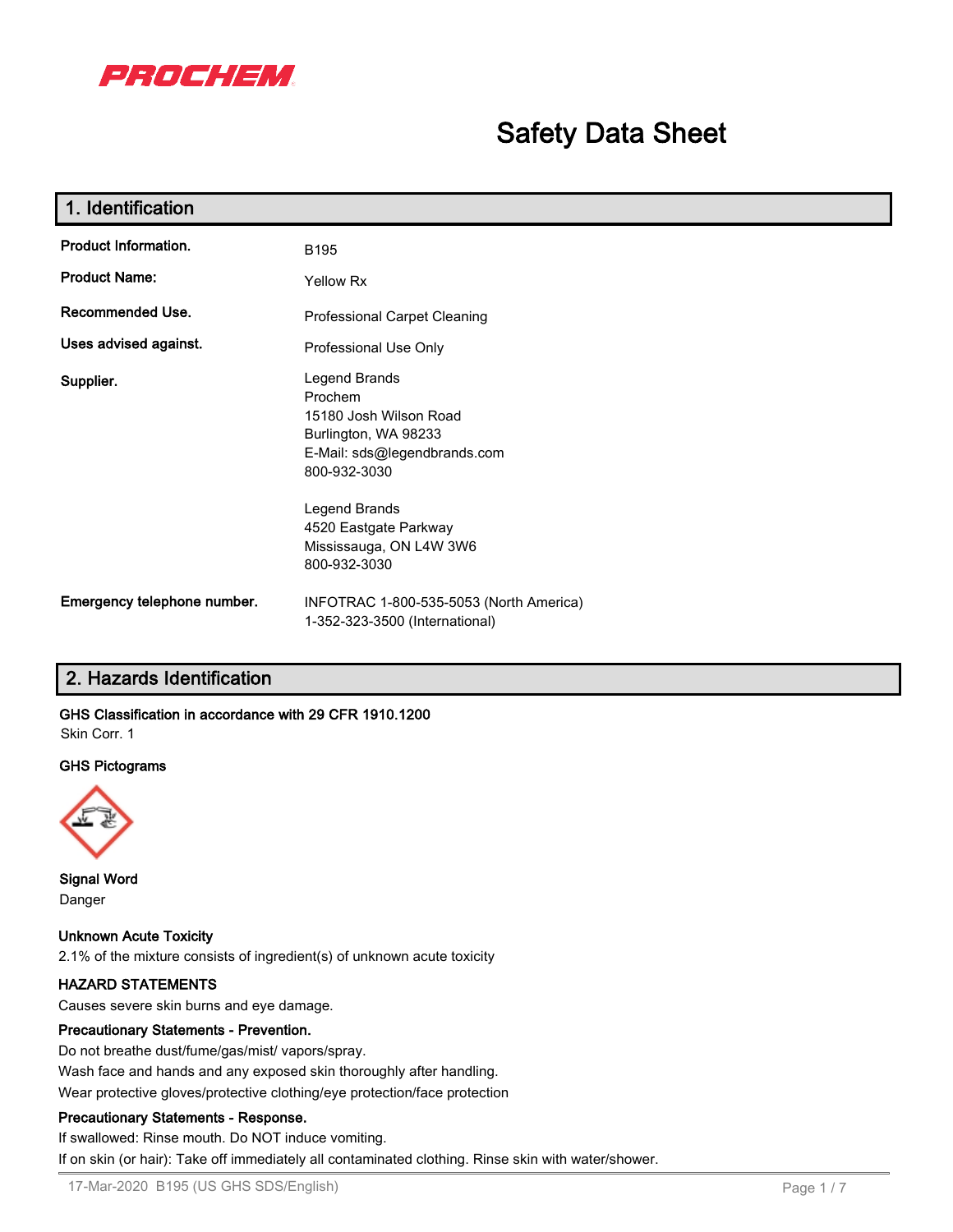If inhaled: Remove person to fresh air and keep comfortable for breathing.

If in eyes: Rinse cautiously with water for several minutes. Remove contact lenses, if present and easy

to do. Continue rinsing.

Immediately call a poison center/doctor.

Wash contaminated clothing before reuse.

#### **Precautionary Statements - Storage.**

Store locked up.

#### **Precautionary Statements - Disposal.**

Dispose of contents in accordance with local/regional/national/international regulations.

# **3. Composition/Information on Ingredients**

| <b>Chemical Name</b>          | CAS-No.    | Wt. %       |
|-------------------------------|------------|-------------|
| Citric acid                   | 77-92-9    | $2.5 - 10$  |
| <b>GLYCOLIC ACID</b>          | 79-14-1    | $1.0 - 2.5$ |
| Alcohols, C10-14, ethoxylated | 66455-15-0 | $0.1 - 1.0$ |

The exact percentage (concentration) of composition has been withheld as a trade secret.

|--|

## **Description of first-aid measures.**

#### **General advice.**

Call a physician if irritation develops or persists. Immediate medical attention is required. Show this safety data sheet to the doctor in attendance.

#### **Inhalation.**

Move to fresh air. If symptoms persist, call a physician. If not breathing, give artificial respiration.

# **Skin contact.**

Wash off immediately with soap and plenty of water. Remove all contaminated clothes and shoes. Call a physician immediately.

#### **Eye contact.**

Rinse thoroughly with plenty of water for at least 15 minutes and consult a physician. Remove contact lenses, if present.

#### **Ingestion.**

Do NOT induce vomiting. Never give anything by mouth to an unconscious person. Call a physician immediately. Gently wipe or rinse the inside of the mouth with water.

#### **Symptoms.**

See Section 2.2, Label Elements and/or Section 11, Toxicological effects.

#### **Notes to physician.**

Treat symptomatically.

# **5. Fire-fighting Measures**

#### **Extinguishing media.**

#### **Suitable extinguishing media.**

Use extinguishing measures that are appropriate to local circumstances and the surrounding environment. Use water spray, fog, Carbon dioxide (CO<sub>2</sub>), foam or dry chemical.

#### **Extinguishing media which shall not be used for safety reasons.**

High volume water jet.

# **Special hazards arising from the substance or mixture.**

Hazardous decomposition products formed under fire conditions.

#### **Advice for firefighters.**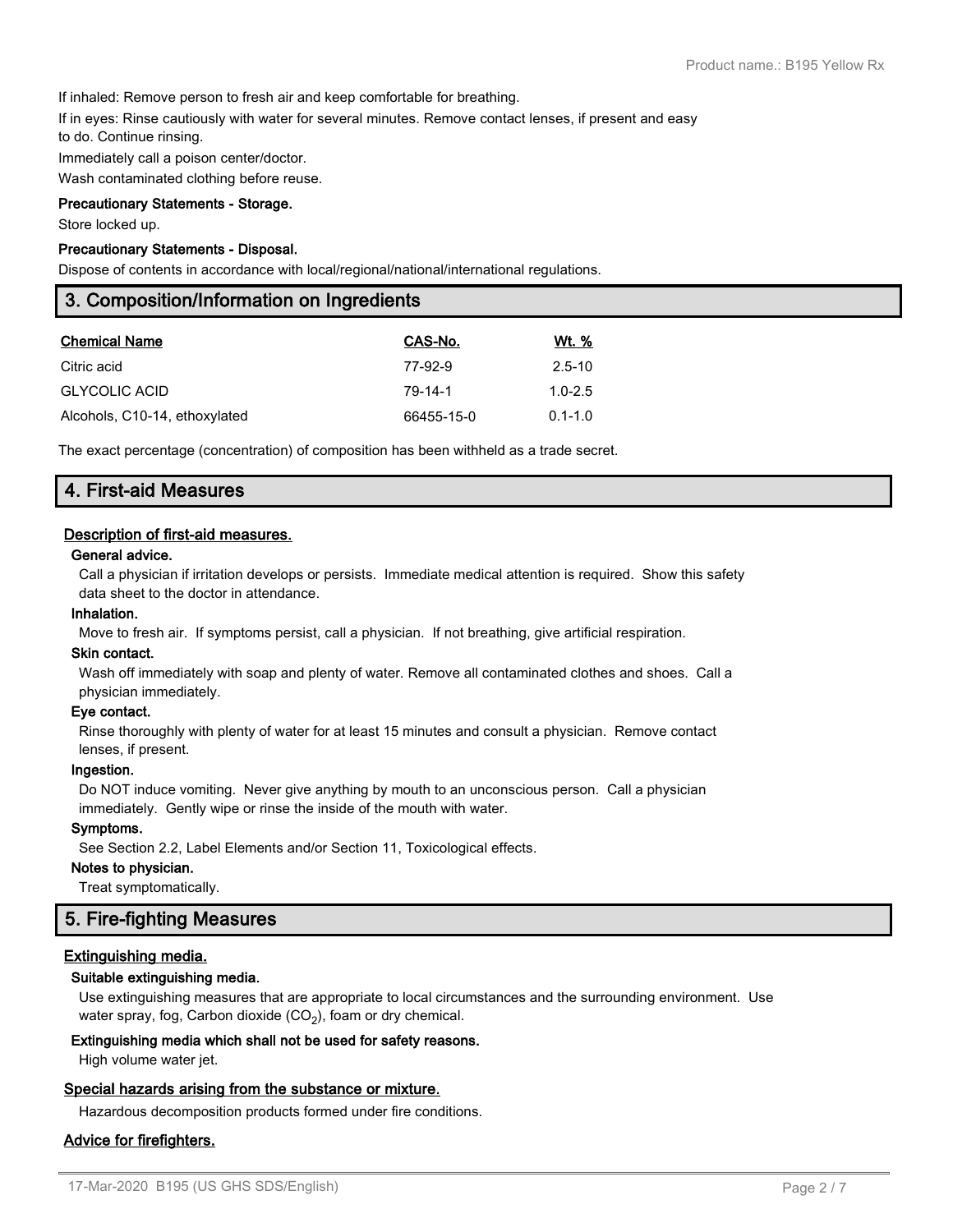As in any fire, wear self-contained breathing apparatus pressure-demand, MSHA/NIOSH (approved or equivalent) and full protective gear.

# **6. Accidental Release Measures**

#### **Personal precautions, protective equipment and emergency procedures.**

#### **Personal precautions.**

Avoid contact with skin, eyes and clothing. Ensure adequate ventilation, especially in confined areas. Do not breathe vapors or spray mist.

#### **Advice for emergency responders.**

Use personal protection recommended in Section 8.

#### **Environmental precautions.**

Prevent further leakage or spillage if safe to do so. Do not allow material to contaminate ground water system. Prevent product from entering drains. See Section 12 for additional Ecological information.

#### **Methods and materials for containment and cleaning up.**

#### **Methods for Containment.**

Prevent further leakage or spillage if safe to do so. Pick up and transfer to properly labeled containers. Use personal protective equipment.

#### **Methods for cleaning up.**

Use personal protective equipment as required.

#### **Reference to other sections.**

See section 8 for more information.

# **7. Handling and Storage**

## **Conditions for safe storage, including any incompatibilities.**

#### **Advice on safe handling.**

Handle in accordance with good industrial hygiene and safety practice. Wash hands before breaks and immediately after handling the product.

#### **Hygiene measures.**

See section 7 for more information.

# **Storage Conditions.**

Keep containers tightly closed in a cool, well-ventilated place. Store in original container.

# **8. Exposure Controls/Personal Protection**

| Ingredients with Occupational Exposure Limits<br><b>OSHA PEL-CEILING</b><br><b>OSHA PEL-TWA</b><br><b>ACGIH-TLV STEL</b><br><b>Chemical Name</b><br><b>ACGIH TLV-TWA</b> |                                          |  |  |  |  |  |  |  |  |
|--------------------------------------------------------------------------------------------------------------------------------------------------------------------------|------------------------------------------|--|--|--|--|--|--|--|--|
| exposure limit values.                                                                                                                                                   | Contains no substances with occupational |  |  |  |  |  |  |  |  |
| TLV = Threshold Limit Value TWA = Time Weighted Average PEL = Permissible Exposure Limit STEL = Short-Term Exposure Limit N.E. = Not Established                         |                                          |  |  |  |  |  |  |  |  |
| <b>Engineering Measures.</b>                                                                                                                                             |                                          |  |  |  |  |  |  |  |  |
| Ensure adequate ventilation, especially in confined areas. Showers, eyewash stations, and ventilation systems.                                                           |                                          |  |  |  |  |  |  |  |  |

#### **Personal protective equipment.**

#### **Eye/Face Protection.**

Safety glasses with side-shields.

 **Skin and body protection.**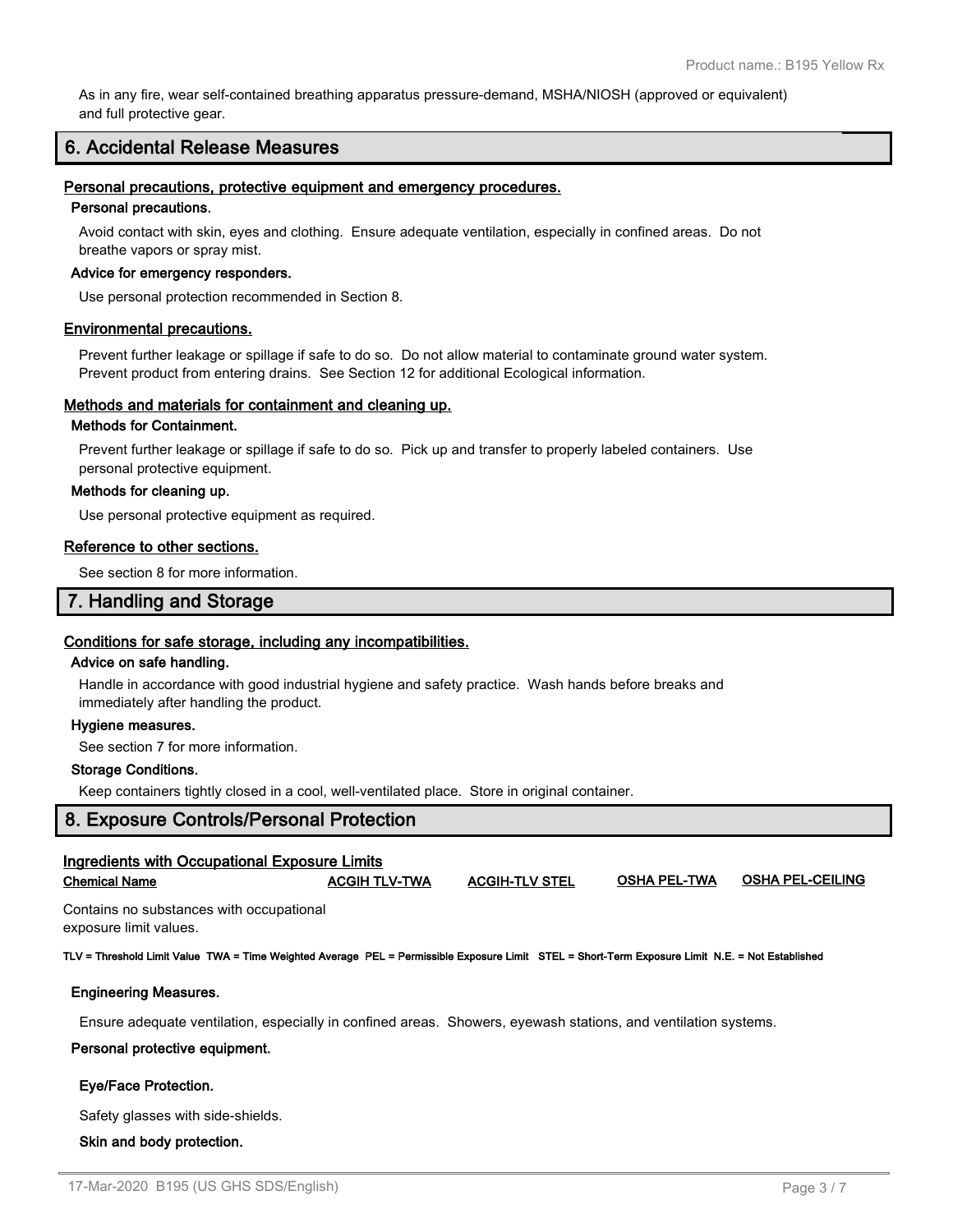Wear impervious rubber clothing if needed to prevent contact with liquid material. Wear suitable protective clothing.

## **Respiratory protection.**

In case of insufficient ventilation wear suitable respiratory equipment.

# **9. Physical and chemical properties.**

#### **Information on basic physical and chemical properties.**

| <b>Physical state</b>                     | Liquid                |
|-------------------------------------------|-----------------------|
| Appearance                                | Clear                 |
| Color                                     | Colorless             |
| Odor                                      | Slightly acidic       |
| <b>Odor Threshold</b>                     | Not Established       |
| рH                                        | 1.6                   |
| Melting/freezing point., °C (°F)          | No Information        |
| Flash Point., °C (°F)                     | $>94$ ( $>201.20$ )   |
| Boiling point/boiling range., °C (°F)     | 100 - 100 (212 - 212) |
| <b>Evaporation rate</b>                   | No Information        |
| <b>Explosive properties.</b>              | No Information        |
| Vapor pressure.                           | No Information        |
| Vapor density.                            | No Information        |
| Specific Gravity. (g/cm <sup>3</sup> )    | 1.020                 |
| Water solubility.                         | Soluble               |
| Partition coefficient.                    | No Information        |
| Autoignition temperature., °C             | No Information        |
| Decomposition Temperature °C.             | No Information        |
| Viscosity, kinematic.                     | No Information        |
| Other information.                        |                       |
| Volatile organic compounds (VOC) content. | 0%                    |
| Density, Ib/gal                           | No Information        |

# **10. Stability and Reactivity**

#### **Reactivity.**

Stable under normal conditions.

#### **Chemical stability.**

Stable under recommended storage conditions.

#### **Possibility of hazardous reactions.**

None known based on information supplied.

# **Conditions to Avoid.**

Direct sources of heat.

#### **Incompatible Materials.**

Aldehydes. Ketones. Sodium hypochlorite. Acids. Alcohols. Oxidizing agents.

#### **Hazardous Decomposition Products.**

None known.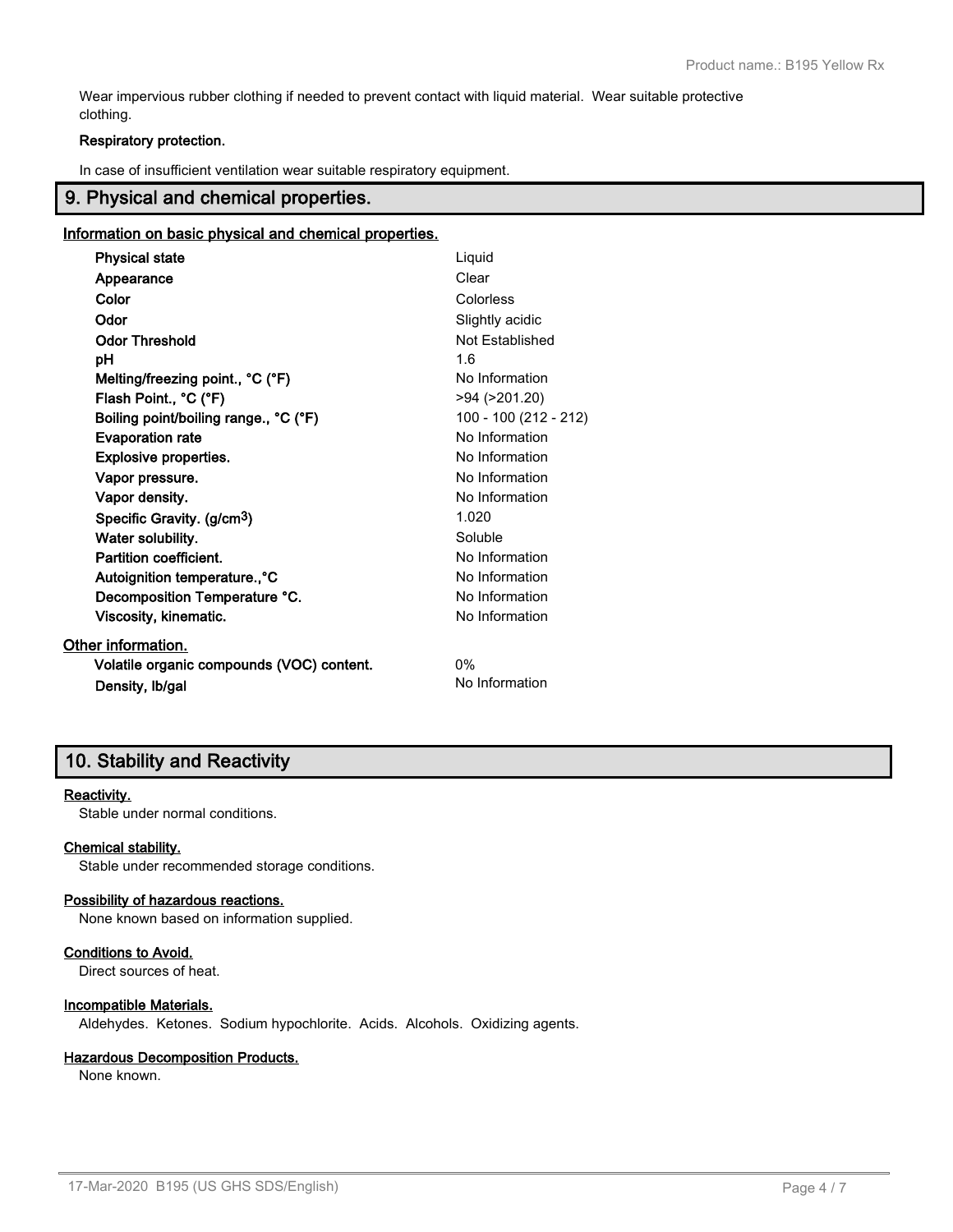# **11. Toxicological Information**

#### **Information on toxicological effects.**

# **Acute toxicity.**

**Product Information**

No Information

# **The following values are calculated based on chapter 3.1 of the GHS document.**

**ATEmix (oral)** 81,425.5 mg/kg **ATEmix (dermal)** 200,000.1 mg/kg **ATEmix (inhalation - vapor)** 676.19 mg/l

## **Component Information.**

# **CAS-No. Chemical Name LD50 Oral LD50 Dermal LC50 Inhalation**

| 77-92-9 | Citric acid          |
|---------|----------------------|
| 79-14-1 | <b>GLYCOLIC ACID</b> |

11700 mg/kg Rat N.I. N.I. 1950 mg/kg Rat  $N.I.$  7.1 (Vapor)

N.I. = No Information

# **Skin corrosion/irritation.**

No Information

# **Eye damage/irritation.**

No Information

# **Respiratory or skin sensitization.**

No Information

## **Ingestion.**

No Information

## **Germ cell mutagenicity.**

No Information

# **Carcinogenicity.**

No Information

## **Reproductive toxicity.**

No Information

#### **Specific target organ systemic toxicity (single exposure).**

No Information

## **Specific target organ systemic toxicity (repeated exposure).**

No Information

# **Aspiration hazard.**

No Information

# **Primary Route(s) of Entry**

No Information

# **12. Ecological Information**

#### **Toxicity.**

0.20% of the mixture consists of ingredient(s) of unknown aquatic toxicity

# **Ecotoxicity effects.**

| <b>Chemical Name</b> | <b>Toxicity to algae</b> | Toxicity to fish              | Toxicity to daphnia and other<br>aquatic invertebrates |
|----------------------|--------------------------|-------------------------------|--------------------------------------------------------|
| Citric acid          |                          | LC50 96 h Lepomis macrochirus |                                                        |
| 77-92-9              | $\overline{\phantom{a}}$ | 1516 ma/L                     | -                                                      |
| <b>GLYCOLIC ACID</b> |                          | LC50 96 h Brachydanio rerio   |                                                        |
| 79-14-1              |                          | >5000 ma/L                    | -                                                      |

## **Persistence and degradability.**

No data are available on the product itself.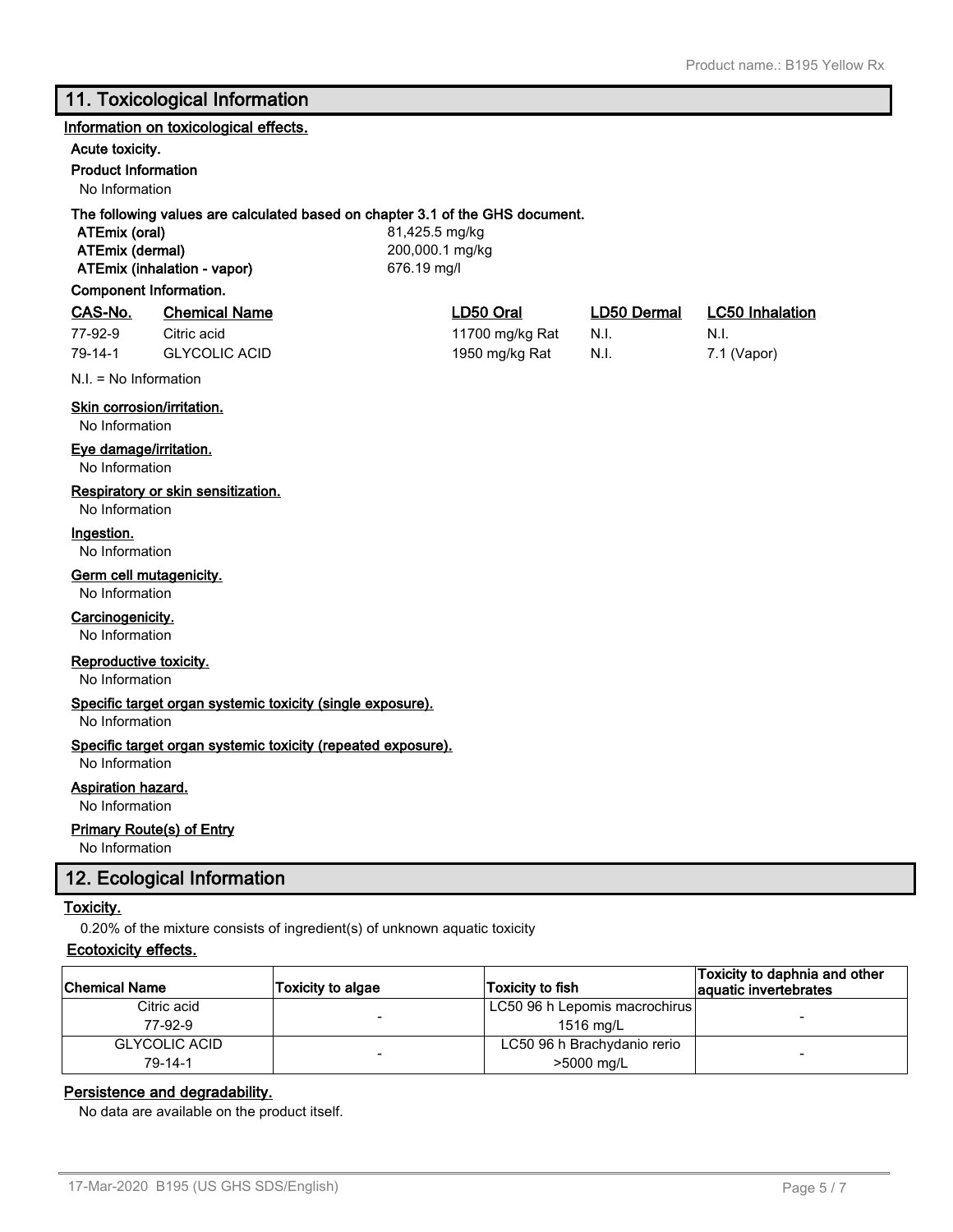# **Bioaccumulative potential.**

Discharge into the environment must be avoided.

| CAS-No. | <b>Chemical Name</b> | log POW |
|---------|----------------------|---------|
| 77-92-9 | Citric acid          | -1 72   |
| 79-14-1 | <b>GLYCOLIC ACID</b> | -1 11   |

# **Mobility in soil.**

No information

# **Other adverse effects.**

No information

**13. Disposal Considerations**

# **Waste Disposal Guidance.**

Disposal should be in accordance with applicable regional, national and local laws and regulations.

# **14. Transport Information**

# **DOT**

| <b>Shipping Name:</b><br><b>Hazard Class:</b><br>UN/NA Number:<br>Packing Group: | Limited Quantity in Gallons Only<br>Corrosive Liquids, n.o.s., (Glycolic acid)<br>8<br>1760<br>Ш |
|----------------------------------------------------------------------------------|--------------------------------------------------------------------------------------------------|
| IMDG                                                                             |                                                                                                  |
| <b>Proper Shipping Name:</b>                                                     | Limited Quantity in Gallons Only<br>Corrosive Liquids, n.o.s., (Glycolic acid)                   |
| <b>Hazard Class:</b><br>UN Number:                                               | 8                                                                                                |
|                                                                                  | 1760                                                                                             |
| Packing Group:                                                                   | Ш                                                                                                |
| IATA                                                                             | Air transport is not recommended.                                                                |

# **15. Regulatory Information**

# **International Inventories:**

| TSCA                 | Complies |
|----------------------|----------|
| DSL                  | Complies |
| <b>DSL/NDSL</b>      | Complies |
| <b>EINECS/ELINCS</b> |          |
| <b>ENCS</b>          |          |
| <b>IECSC</b>         | Complies |
| KECI                 | Complies |
| <b>PICCS</b>         | Complies |
| AICS                 | Complies |
| <b>NZIoC</b>         | Complies |
| TCSI                 |          |
|                      |          |